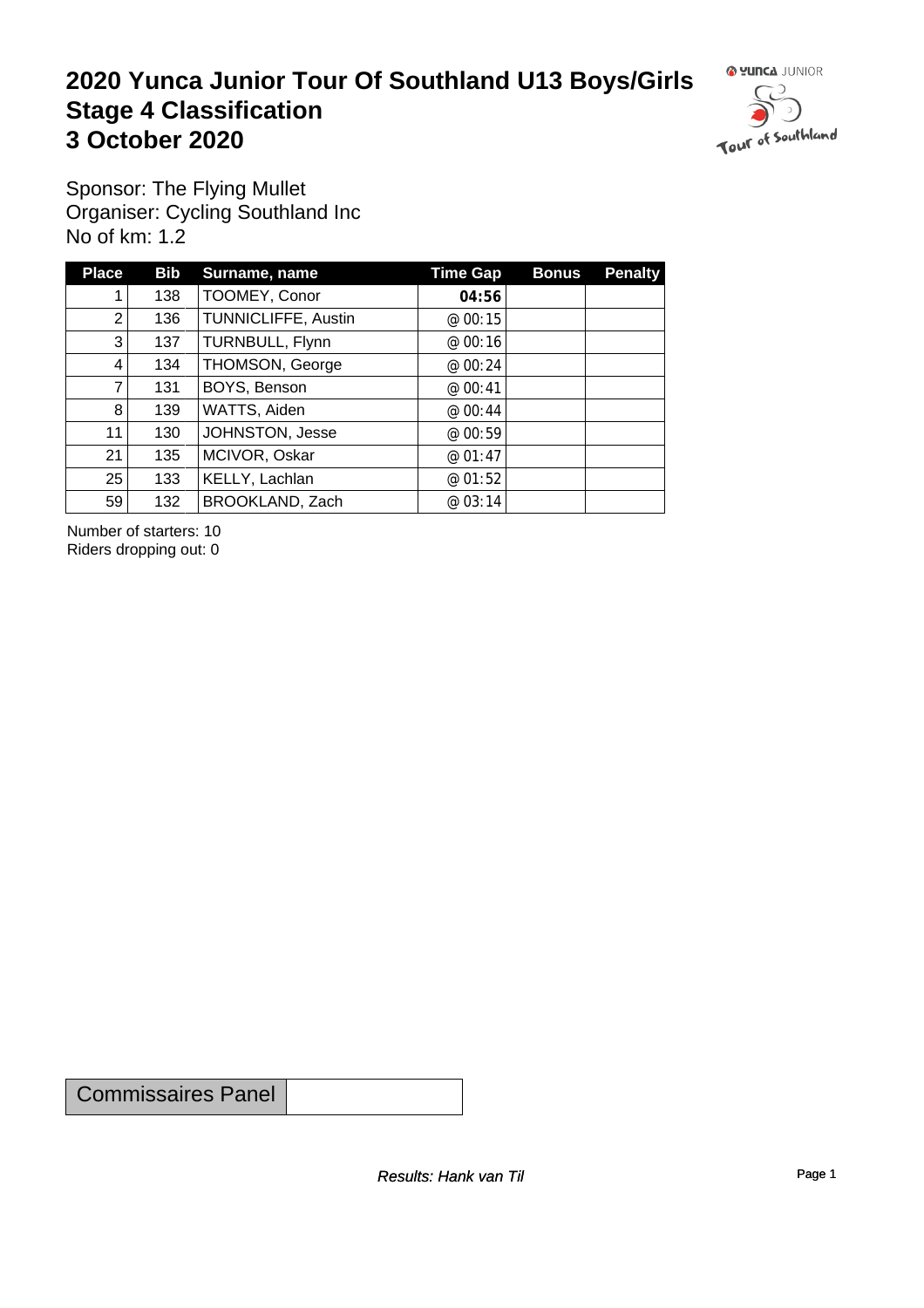## **2020 Yunca Junior Tour Of Southland U13 Boys/Girls General Classification (Stage 4)**<br> **3 October 2020 3 October 2020**

 $\circ$ 

Organiser: Cycling Southland Inc

| <b>Place</b> | <b>Bib</b> | Surname, name              | <b>Time Gap</b> |
|--------------|------------|----------------------------|-----------------|
|              | 137        | TURNBULL, Flynn            | 2:01:18         |
| 2            | 138        | TOOMEY, Conor              | @ 00:41         |
| 3            | 136        | <b>TUNNICLIFFE, Austin</b> | @00:49          |
| 4            | 134        | THOMSON, George            | @ 01:01         |
| 5            | 131        | BOYS, Benson               | @02:18          |
| 6            | 130        | JOHNSTON, Jesse            | @ 02:35         |
| 7            | 132        | BROOKLAND, Zach            | @12:54          |
| 8            | 133        | KELLY, Lachlan             | @ 21:38         |
| 9            | 135        | MCIVOR, Oskar              | @ 25:05         |
| 10           | 139        | WATTS, Aiden               | @ 25:21         |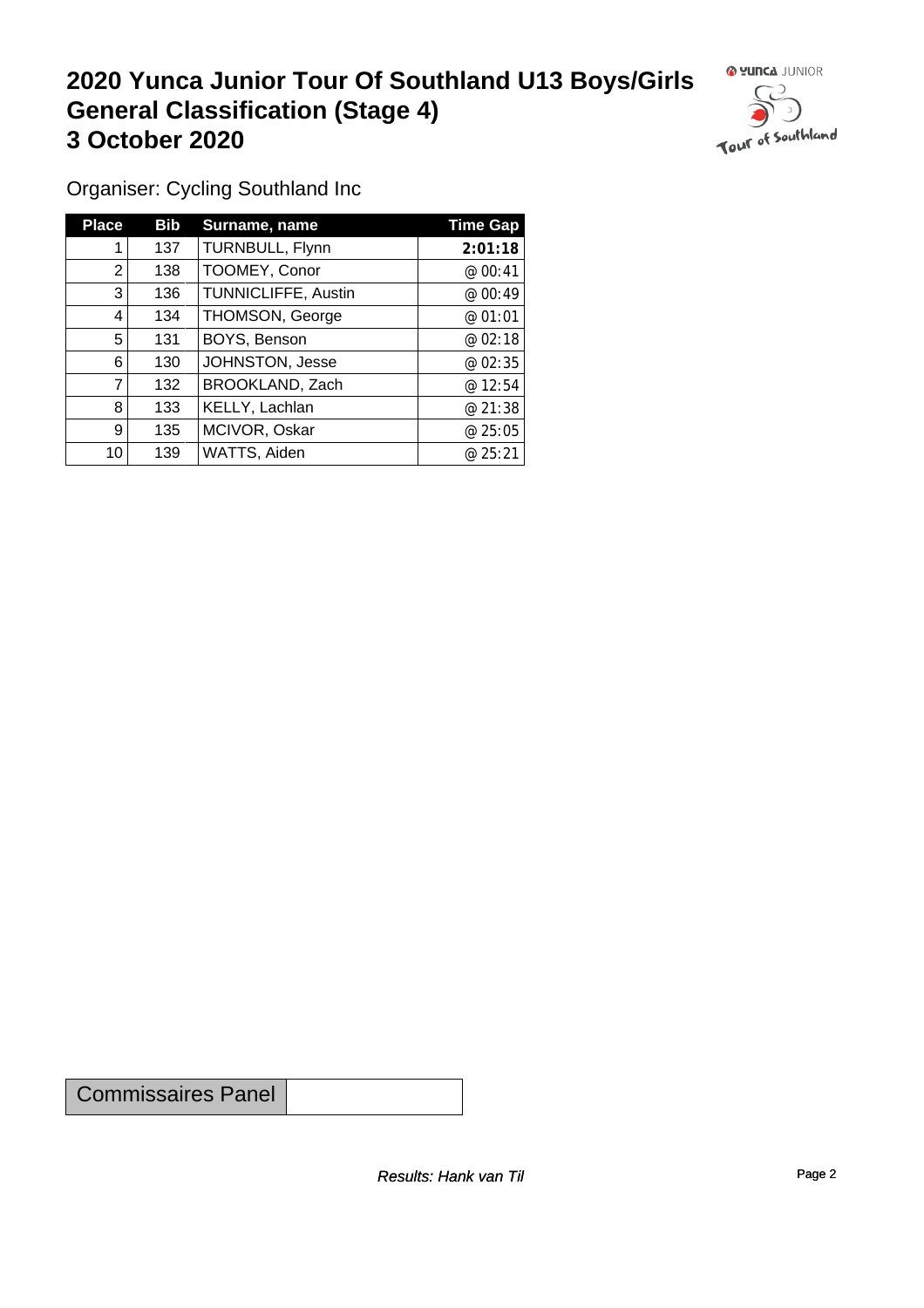### **2020 Yunca Junior Tour Of Southland U13 Boys/Girls Sprint Classification (Stage 4) 3 October 2020 1999 1999 1999 1999 1999 1999 1999 1999 1999 1999 1999 1999 1999 1999 1999 1999 1999 1999 1999 1999 1999 1999 1999 1999 1999 1999 1999 1999 1999 1**



Organiser: Cycling Southland Inc

| <b>Place</b> |     | Bib Surname, name      | <b>Points</b> |
|--------------|-----|------------------------|---------------|
|              | 136 | TUNNICLIFFE, Austin    |               |
|              | 133 | KELLY, Lachlan         |               |
| 3            | 137 | TURNBULL, Flynn        |               |
|              | 131 | BOYS, Benson           |               |
| 5            | 134 | <b>THOMSON, George</b> |               |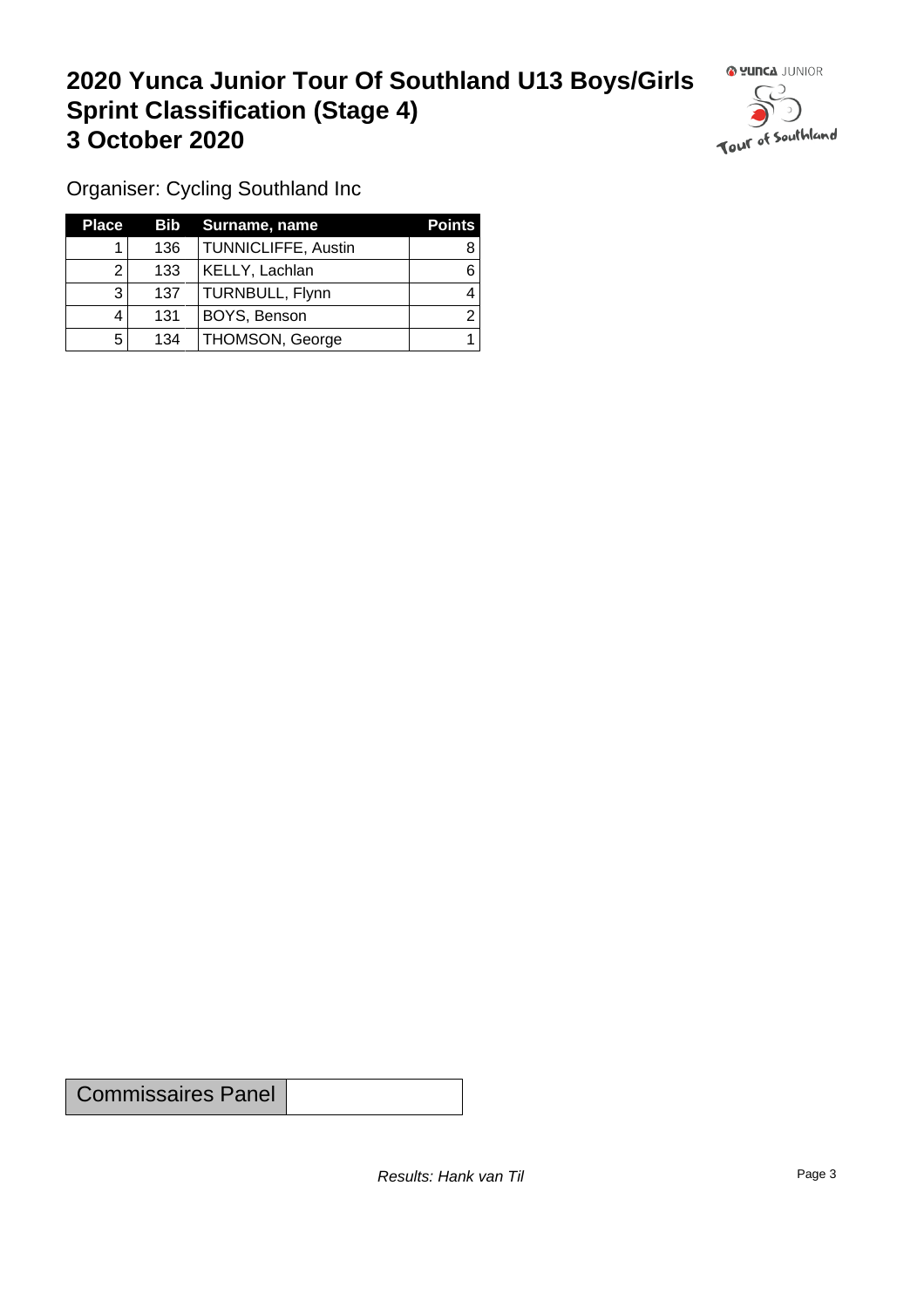### **2020 Yunca Junior Tour Of Southland U13 Boys/Girls KOM Classification (Stage 4) 3 October 2020**



Organiser: Cycling Southland Inc

| Place |     | <b>Bib</b> Surname, name   | <b>Points</b> |
|-------|-----|----------------------------|---------------|
|       | 137 | TURNBULL, Flynn            |               |
| ົ     | 134 | THOMSON, George            | 5             |
| າ     | 138 | TOOMEY, Conor              |               |
|       | 136 | <b>TUNNICLIFFE, Austin</b> |               |
| 5     | 131 | BOYS, Benson               |               |